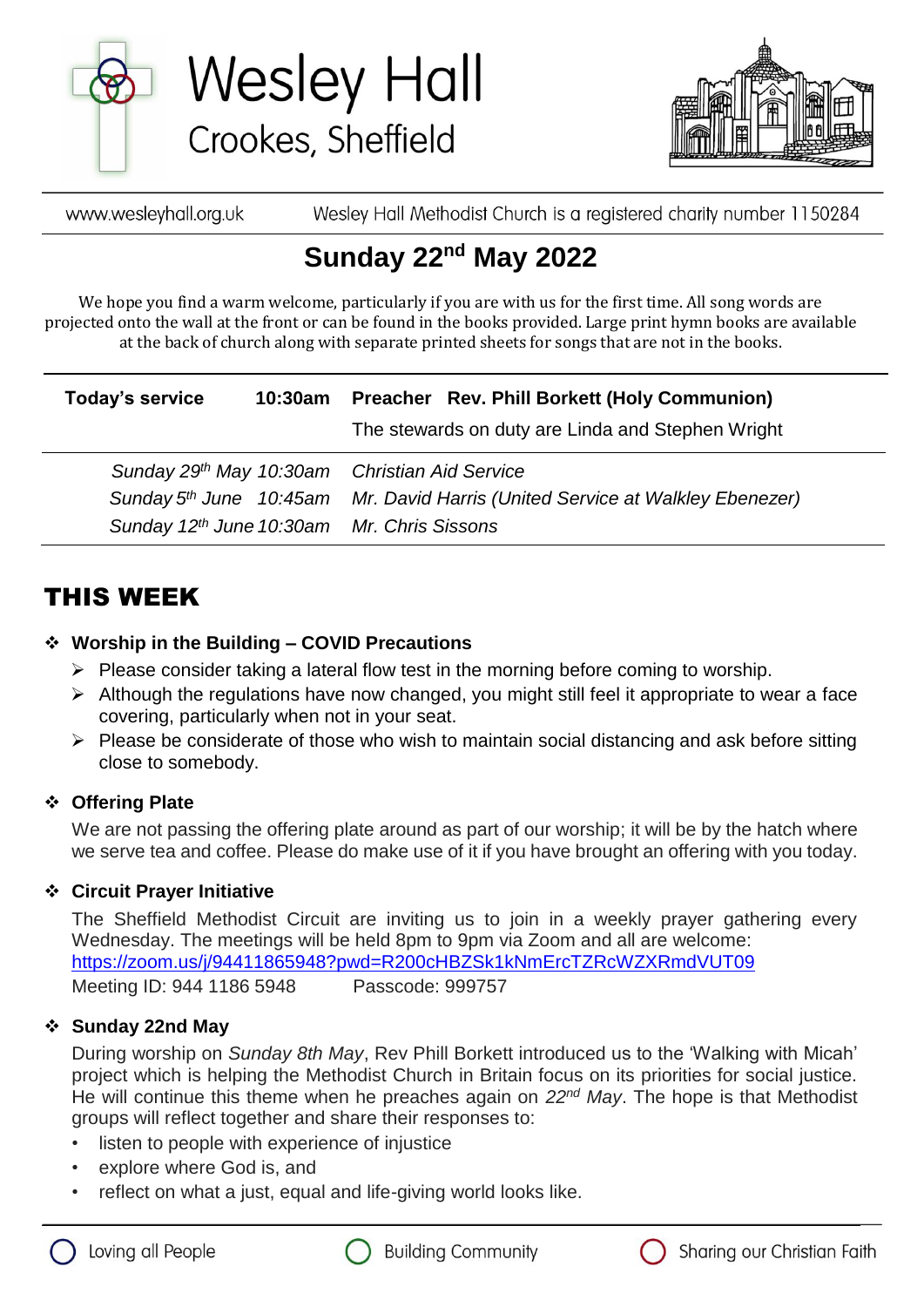The Methodist Church hopes that those participating in the project will contribute to formulating priorities by considering three questions and sending in responses:

- Imagine a fair, more equal and life-bringing society and world..., what does that look like?
- To get there, what is the most important issue that needs addressing?
- And what is one key action that needs to be taken to address it?

You are invited to reflect on these issues in advance. There will be handouts available for you to give your thoughts to the questions, which can be brought to the service and will help form a church-wide response to the issues.

You can read more about the project on the Methodist Website:

[https://www.methodist.org.uk/our-work/our-work-in-britain/social-justice/walking-with](https://www.methodist.org.uk/our-work/our-work-in-britain/social-justice/walking-with-micah/walking-with-micah-justice-conversations/tools-to-support-justice-conversations/)[micah/walking-with-micah-justice-conversations/tools-to-support-justice-conversations/](https://www.methodist.org.uk/our-work/our-work-in-britain/social-justice/walking-with-micah/walking-with-micah-justice-conversations/tools-to-support-justice-conversations/)

#### **Ceilidh – Saturday 28th May**

There will be a Ceilidh at Wesley Hall on *Saturday 28th May* 6.30pm, led by 'The Well Dressed Band'. Tickets will be £10 for adults and £8 for children, which includes food (jacket potatoes with fillings); please see Rosemary or Andrea for tickets. The funds raised will go to Christian Aid as part of Christian Aid week and will go to support people in Zimbabwe - a country where the impact of the climate crisis is being keenly felt and where drought is leading to widespread hunger.

In past years, we have raised money in Christian Aid week by door-to-door collecting, but for some time, this has been becoming much less popular, so we are keen to try alternative ways to fundraise. Many thanks to those who have collected over the years - it is much appreciated. On the evening of the ceilidh, we would also like to have a cake sale to raise additional funds and would appreciate offers to bake cakes and run a stall. Again, please see Andrea or Rosemary.

#### **Gift Day 2022**

Our Gift Day was on *Sunday 15th May* however, we are still very happy to accept gifts at any time by cash, cheque, bank transfer, standing order, or online [\(www.give.net/wesleyhallcfy\)](about:blank), but please make it clear that your donation is for Gift Day. Gifts are welcome as a one-off on or around the Gift Day, or spread over the year on a quarterly, monthly or weekly basis. Thank you very much for your generous support to date. If you have any questions about Gift Day, please contact Matt Irons.

### COMING SOON

#### **Big Lunch 2022**

The Big Lunch is back and we will again be inviting our neighbours to join us for a BBQ on *Sunday 12th June*, so please take a flyer and invite people to come along! If you would like to be involved, there are plenty of things to do, like welcoming, helping in the kitchen and serving. If you would like to know more or want to help out, please see Matt.

#### **Cliff Festival**

A number of us from Wesley Hall have previously been to the festival at Cliff College and had a very rewarding time. We'll be going again this year and would like to encourage as many people as possible to join us. The festival runs from *Wednesday 1 st to Sunday 5th June*, so you'd be welcome to attend for the whole weekend, or just for the all-age communion on Sunday 5<sup>th</sup> (although this is the last event of the festival, so there will not be a full day of activities usual). We will be holding a joint service at Walkley Ebenezer that Sunday, so won't have a service here at Wesley Hall. The festival theme is "Jubilee: Rule and Reign" and tickets can be booked online at [https://www.cliffcollege.ac.uk/cliff-festival/cliff-festival-2022-](https://www.cliffcollege.ac.uk/cliff-festival/cliff-festival-2022-jubilee/booking-2022)

The editor next week is Steve Wright. Please e-mail items for the newsletter to [newsletter@wesleyhall.org.uk](about:blank) or call Steve on example by Wednesday evening.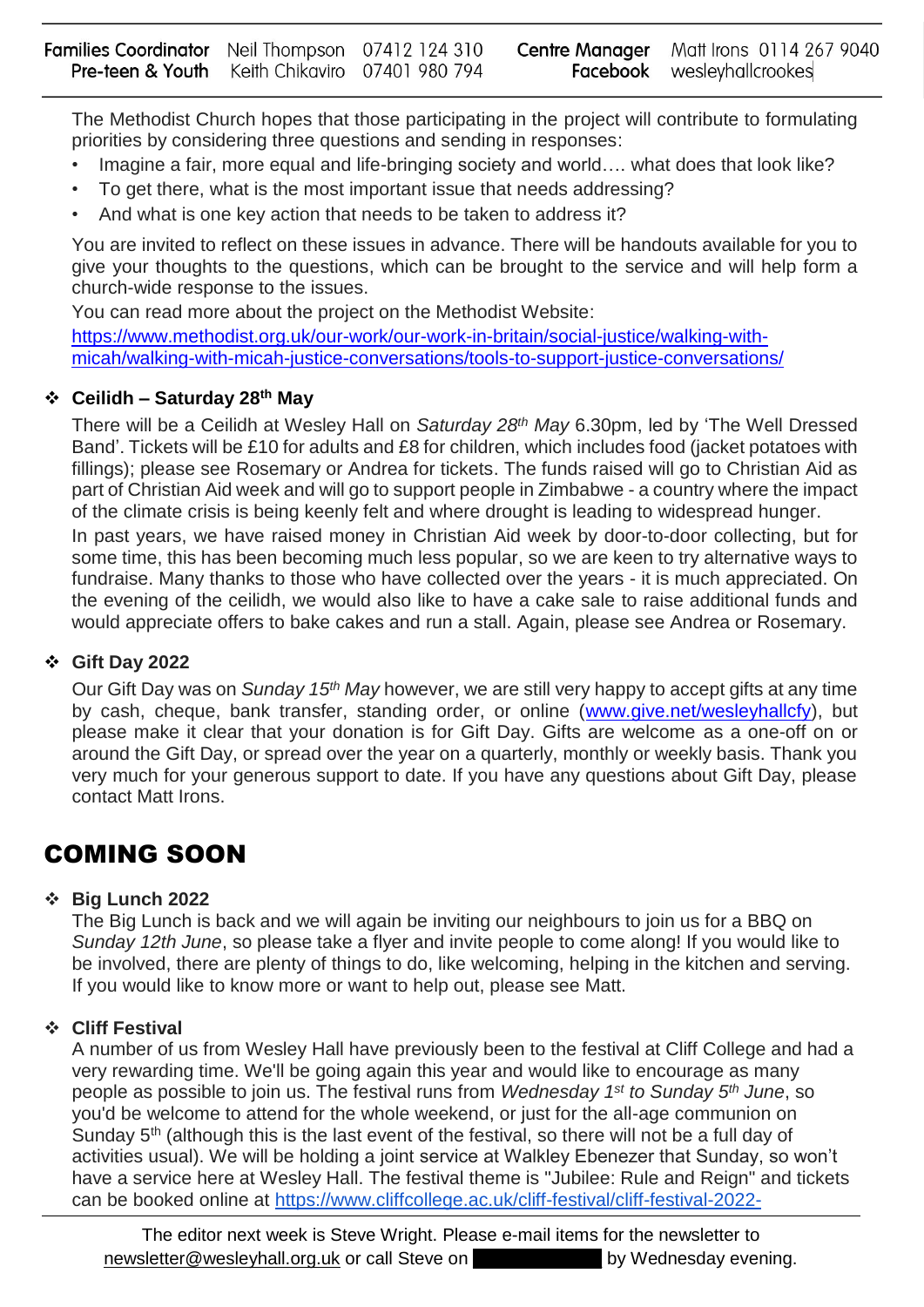[jubilee/booking-2022.](https://www.cliffcollege.ac.uk/cliff-festival/cliff-festival-2022-jubilee/booking-2022) For more information, please see the Festival website: [https://www.cliffcollege.ac.uk/cliff-festival.](https://www.cliffcollege.ac.uk/cliff-festival) If anyone would like to go but needs a lift, please see Matt Irons or Andrew Gray.

#### **Joint Church Council Meeting**

We are holding a joint meeting of Wesley Hall, Totley Rise and Dore Church Councils at Totley Rise Methodist Church on *Wednesday 8th June* at 7-9pm (with refreshments from 6:30pm). We will look at lift sharing to Totley closer to the time.

At the beginning of the year, we were asked by Rev Gill Newton to consider how churches might begin to work in closer partnership and what this may mean for the future mission of each of our congregations. Her letter ended, "I encourage you to pray about these matters so that together we can be discerning about the ways in which God is calling us to be church and to be his people. It will undoubtedly involve change and it will certainly take courage, but I trust that we can have a shared sense of anticipation about all that God might do amongst us as we allow ourselves to be reshaped and become more effective in our shared mission."

This meeting of the joint councils will be an opportunity for members to get to know one another ahead of Rev Mike Jones arriving in September, and to share thoughts together.

The main part of the evening will be a conversation facilitated by Neil Harland (our District Mission Enabler). However, our District Safeguarding Officer, Alison Hill, has asked to have a word at all church councils about the responsibilities of safeguarding, so it seems an ideal opportunity for her to do that, with all three church councils being together at one meeting. I look forward to seeing you there, Gail.

#### **Heritage Open Day**

We had planned to run a Heritage Open Day at Wesley Hall in September 2020 which did not go ahead due to COVID. But we are trying again on *Saturday 10th September*! Local historian Ann Marples ('the Bustle Lady') has prepared a history talk but we need someone to coordinate the rest of the morning. This is likely to entail a display using materials from the archives and refreshments after the talk. If you are interested in helping with this, please see Matt.

### CHILDREN & FAMILIES

- $\triangleright$  Thank you to everyone who has responded with availability for the new Tribe rota. If you could fill in your availability either via email or the hard copy at the back if you would prefer.
- $\triangleright$  We have our next Funday on June 1st where we will be going on a polar expedition and learning that we can join God's big expedition - that is, to be a friend of Jesus and go out and help others be friends of Jesus too.
- $\triangleright$  If you have any plastic drinks bottles (ideally 2 litre or 500 millilitre drinks bottles but other sizes are welcome) could you save them for use at the Funday on June 1st or Messy Church on the 11th June. Either pass them to Neil or leave outside at the office.

## AND FINALLY

#### **Farewell to Gail**

Gail is retiring (or 'sitting down' in Methodist Minister speak) in the summer and her last service with us will be Sunday  $10<sup>th</sup>$  July. She has been with us for only a short while but has taken time